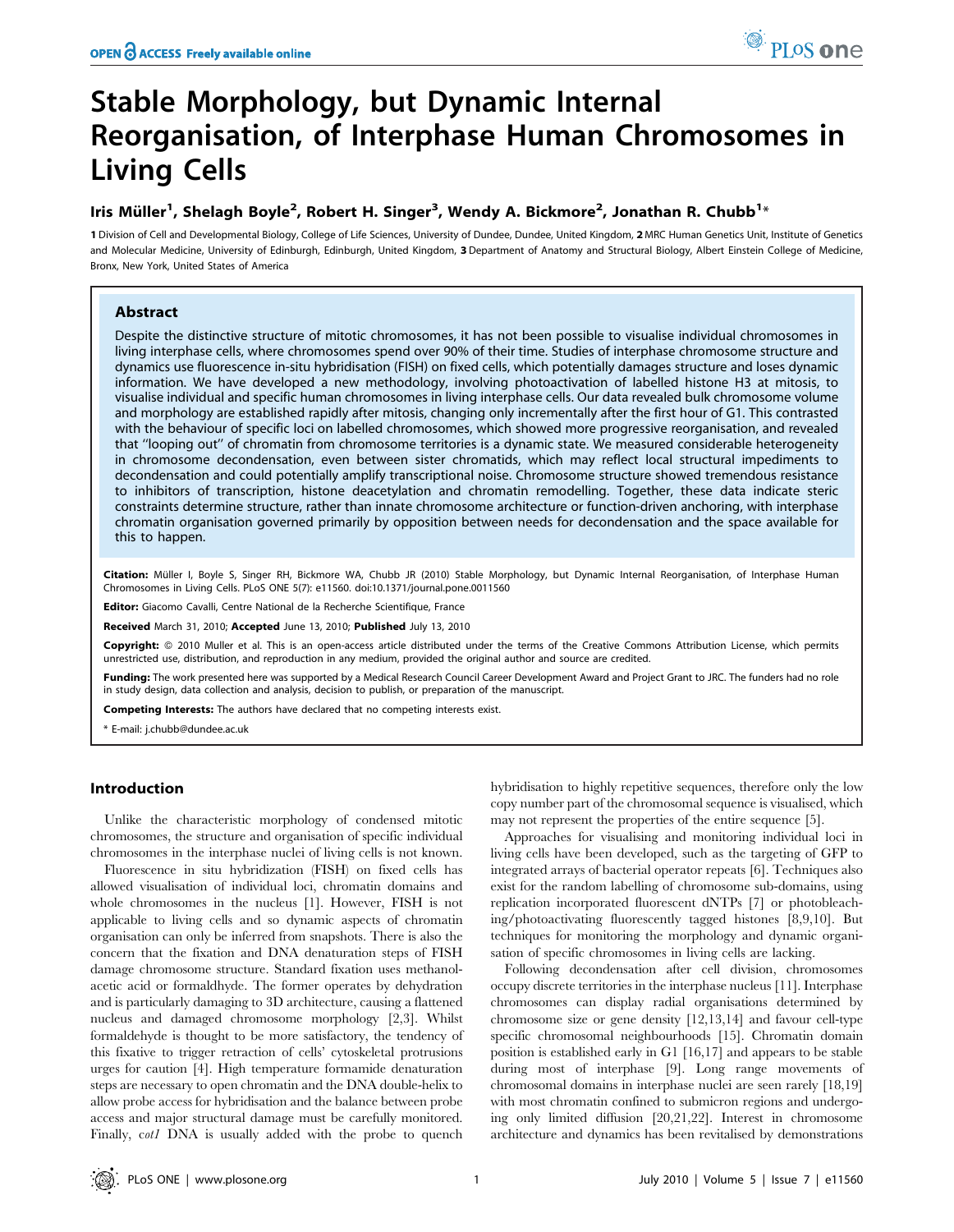that chromosome position and nuclear organisation contribute to gene regulation [23,24,25,26].

# Results

#### Labelling single chromosomes in living cells

We have therefore developed a labelling strategy for observation of single chromosomes in living interphase nuclei. The chromatin label is photoactivateable GFP (PA GFP) [27] fused to histone H3. This has given us, for the first time, the possibility to observe chromatin decondensation at the single chromosome level and to study whole chromosome structure and dynamics in interphase nuclei. In combination with the fluorescent tagging of a specific locus, we demonstrate that bulk chromosome architecture is stabilised soon after mitosis but that positioning of individual loci relative to chromosome territories can be more progressively established. Chromosome structure is surprisingly resistant to impairment of nuclear functions. Our data support a view where chromosome architecture describes the balance between necessary chromatin decondensation and accessibility against the limitation of available space by the lamina, nuclear compartments and other chromosomes.

To visualise single interphase chromosomes, we photolabelled chromosomes during mitosis, when they are condensed and distinct (Figure 1A). The histone H3.1 variant (HIST1H3A) was chosen for labelling as it shows very slow turnover on chromatin, with approximately 80% of incorporated H3.1 showing no turnover after incorporation during S-phase [28]. In comparison, H2B has a major (40%) fraction with a half time for turnover of around 2 hours, and the replacement H3 variant, H3.3 was also expected to be more dynamic [29]. We initially tried photobleaching a H3-GFP fusion, but the extensive laser treatment meant chromosomes often moved before labelling was complete, and cells arrested in mitosis because of photodamage. Therefore, we generated human HT-1080 cell lines stably co-expressing Histone 2B mRFP (H2B-RFP) to identify cells in mitosis, and Histone H3 PA-GFP (H3-PA-GFP) fusions (Figure 1A). HT-1080



Figure 1. Labelling individual human interphase chromosomes in live cells. A) Activation of H3 PA-GFP (green) on a single chromosome in mitosis. Using H2B mRFP, mitotic cell with separated chromosomes were identified and separated chromosomes were scanned using a 405 nm laser. A z-stack was used to confirm single chromosome labelling (right image, projection of 3D stack, 5 µm bar). B–E) Sample maximal projections of different pairs of daughter nuclei (red) showing single interphase chromosomes (green). Bar 15 µm. Images captured between 1 and 4 hours after mitosis. F) Quantification of decondensation of mitotic chromosomes into 4 h interphase chromosomes. Box plots show data range of chromosome volumes ( $\mu$ m<sup>3</sup>), the two mid-quartiles, and the median. Mitotic chromosomes n = 20, interphase n = 39. doi:10.1371/journal.pone.0011560.g001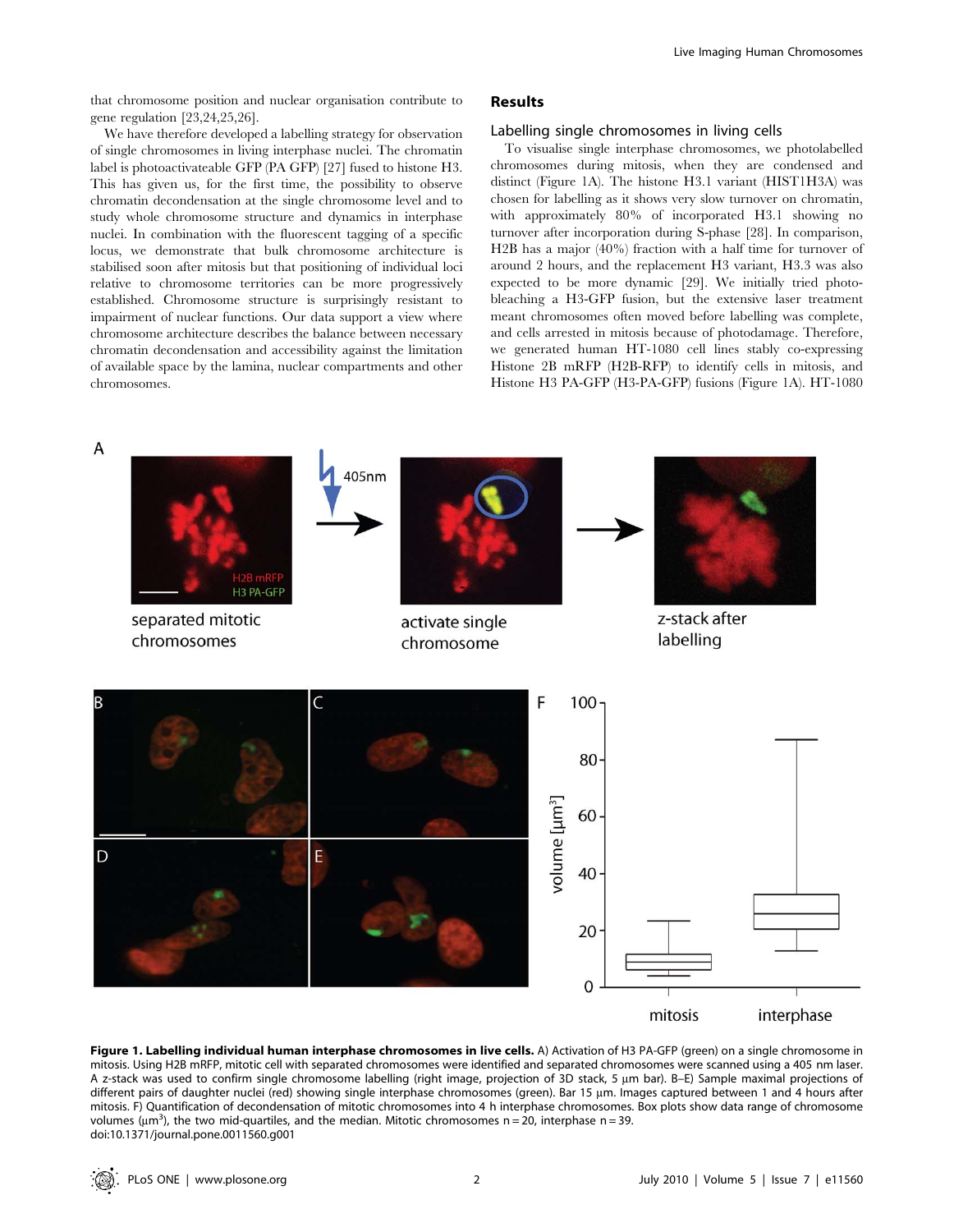cells were selected as their chromosomes lack the translocations commonplace in other transformed human cell lines [30].

During congression to the metaphase plate, chromosomes displayed different times of convergence, meaning chromosomes were often transiently separated from the main chromosome mass. A region around separated chromosomes was scanned 6 times with a 405 nm laser on a confocal microscope (Figure 1A). This caused activation of the fluorescence of the photoactivateable GFP. Afterwards a 3D stack of the mitotic cell was captured to check for labelling of a single chromosome. Incompletely labelled chromosomes, or cells where labelling could be detected on other chromosomes, were not imaged further. To increase the overall number of mitotic cells and therefore the chance of finding separated chromosomes, the cells were incubated with Monastrol, a reversible Eg5 kinesin inhibitor, which arrests cells in mitosis [31]. 3D images of the two daughter chromosomes were captured at time periods after mitosis (Figure 1B–E). The H3 PA-GFP signal was stable for up to 5–6 hours after labelling, before a combination of turnover and activation of H3 PA-GFP in the rest of the nucleus during imaging restricted further capture. To keep background activation at a low level, imaging of interphase chromosomes was performed on a wide-field station designed for low bleaching and long term imaging of photosensitive cells [32,33,34]. Labelled chromosomes were re-identified on this imaging station with the aid of microscopy chambers with calibrated grids.

#### Decondensation at the single chromosome level

Interphase chromosomes showed tremendous morphological diversity. There were compact globular structures (53.8% of total) (Figure 1C right chromosome and 1E left chromosome), dumbbelllike (12.8%) (Figure 1B right chromosome and Figure 1C left chromosome), branched structures (30.8%) (Figure 1B left and Figure 1E right) and chromosomes where the mass was dispersed around nucleoli (2.6%) (Figure 1D lower nucleus).

Measuring the volumes of 39 chromosomes 4 hours after mitosis, a high variability in size was observed (Figure 1F). The volume ranged from  $13 \mu m3$  for the smallest chromosome to  $87 \text{ }\mu\text{m}3$  for the largest, with a mean of 29  $\mu\text{m}3$ . Chromosomes engaged a proportion of the nuclear volume from 1.8–12.0%, with mean 3.7% occupancy. In line with our measurements, human chromosome 1 spans 247 Mb [35] and holds 8% of total nuclear DNA per chromosome.

Comparing sister chromosomes in interphase revealed similar morphology and nuclear position in some daughter pairs, but considerable heterogeneity between other daughter chromosomes (Figure 1B–E). Variability in sister chromosome volume ranged between 4.9% and 68% with a mean of 20.4%. These differences reflected the space single chromosomes occupied, and were independent of nuclear volumes. It is not clear whether all chromosomes can display sister variability, or just a subset. Chromosome 11 clearly shows considerable heterogeneity, as described below. Quantitative differences in labelling between sister chromatids might contribute to the observed heterogeneity in volume, but as incompletely-labelled chromosomes (assessed at mitosis) were excluded from our analysis, the large scale morphological differences apparent between some decondensing chromatids (such as Figure 1D,E) are unlikely to be due to this caveat.

Our method allows direct comparison of single mitotic chromosomes with their daughters in interphase. The average mitotic chromatid had a volume (half the chromosome) of 10  $\mu$ m<sup>3</sup> with a range of 4 to 23  $\mu$ m<sup>3</sup>. The mean increase in chromosome volume over the first 4 hours of interphase was over 300% (Figure 1F). We were surprised by the large variability in decondensation in different cells. The largest mitotic chromosome

(23.45  $\mu$ m<sup>3</sup>) showed only a slight (0.4%) increase in volume, generating an average-sized interphase chromosome. While 2 medium-sized mitotic chromosomes (around  $12 \mu m^3$ ) showed increases of 430% up to 720% in size and were two of the biggest interphase chromosomes detected. This individual behaviour of different chromosomes might be due to different gene densities or diverse transcriptional or epigenetic states of individual chromosomes [36]. Variability in decondensation of sister chromatids indicates stochastic chromosome-wide influences, such as molecular crowding, also contribute greatly to diversity of decondensed size and morphology.

#### Live imaging of defined chromosomes in interphase

To investigate the structure of a defined chromosome in interphase we took advantage of an HT-1080-derived cell line with a lacO repeat inserted at 11q13 (11q13-lacO HT-1080)[16,23]. To visualise the lacO repeat, a YFP-lacI fusion protein was stably expressed together with H2B mRFP and H3 PA-GFP. The probability of finding a separated chromosome 11 in mitosis was very low, even in the presence of Monastrol, so as an alternative, we used the Cdk1 inhibitor RO-3306 [37] which arrests cells at the G2/M border. After removal of RO-3306, cell number increased by 53% (3 replicates, 1151 cells at G2/M, 1757 cells at 3 h) in the next 3 hours, indicating around half of cells accumulated at G2/M during overnight synchronisation. Single chromosomes 11 were photo-activated (Figure 2A) and monitored. The mean volume of chromosome 11 was  $17.7 \mu m^3$  at 90 min after mitosis and 20.3  $\mu$ m<sup>3</sup> by 135 min, indicating chromosome 11 is slightly smaller than the mean chromosome volume. With a size of 134.5 Mb for chromosome 11, we therefore estimate human chromatin packing in living cells at  $0.15 \ \mu \text{m}^3/\text{Mb}$ . As with randomly labelled chromosomes, chromosome 11 also showed a high variability in volume, with sister chromosomes showing differences of up to 78.9%. However, the mean difference in volume between sister chromosomes (8 pairs) at 135 minutes was half the difference between volumes of randomised chromosome 11 pairs, suggesting effects on chromosome morphology inherited through cell division.

Specific labelling of chromosome 11 allowed comparison of living cell data with FISH data from formaldehyde fixed cells. FISH experiments using a probe for the entire chromosome 11 were performed on the same 11q13 cell line, grown under the same conditions. As live imaging was performed on predominantly G1 cells, we wished to minimise cell cycle differences in volume data. Therefore in addition to assessing chromosome 11 volumes from fixed asynchronous cells, we measured cells fixed 3 h after removal of the cdk1 inhibitor, reflecting an enriched early G1 population. There was no difference in measurements of chromosome 11 volume between fixed asynchronous cells and live cells 90 minutes ( $p = 0.5867$ ) and 135 minutes ( $p = 0.1067$ ) after mitosis (Figure 2B). For fixed cells, mean volume was 17.1  $\mu$ m<sup>3</sup> for asynchronous cultures (SD 7.8), compared to  $20.3 \mu m^3$  in living cells (135 min, SD 7.0). The large variance in volume data from FISH was not simply a consequence of variability in hybridisation efficiency, as live cell measurements had a similar variance. A small difference in chromosome volume could be detected between live cells 135 minutes after mitosis and RO-3306-treated fixed cells  $(p = 0.008)$ . In addition to any structural effects of FISH, we attribute this difference to uneven passage through mitosis after removal of synchronisation, hence some nuclei would have been fixed during decondensation.

The absence of a large difference in chromosome volume (measured by FISH) between G1 (RO-3306-synchronised) and asynchronous populations, is intriguing. Superficially, this suggests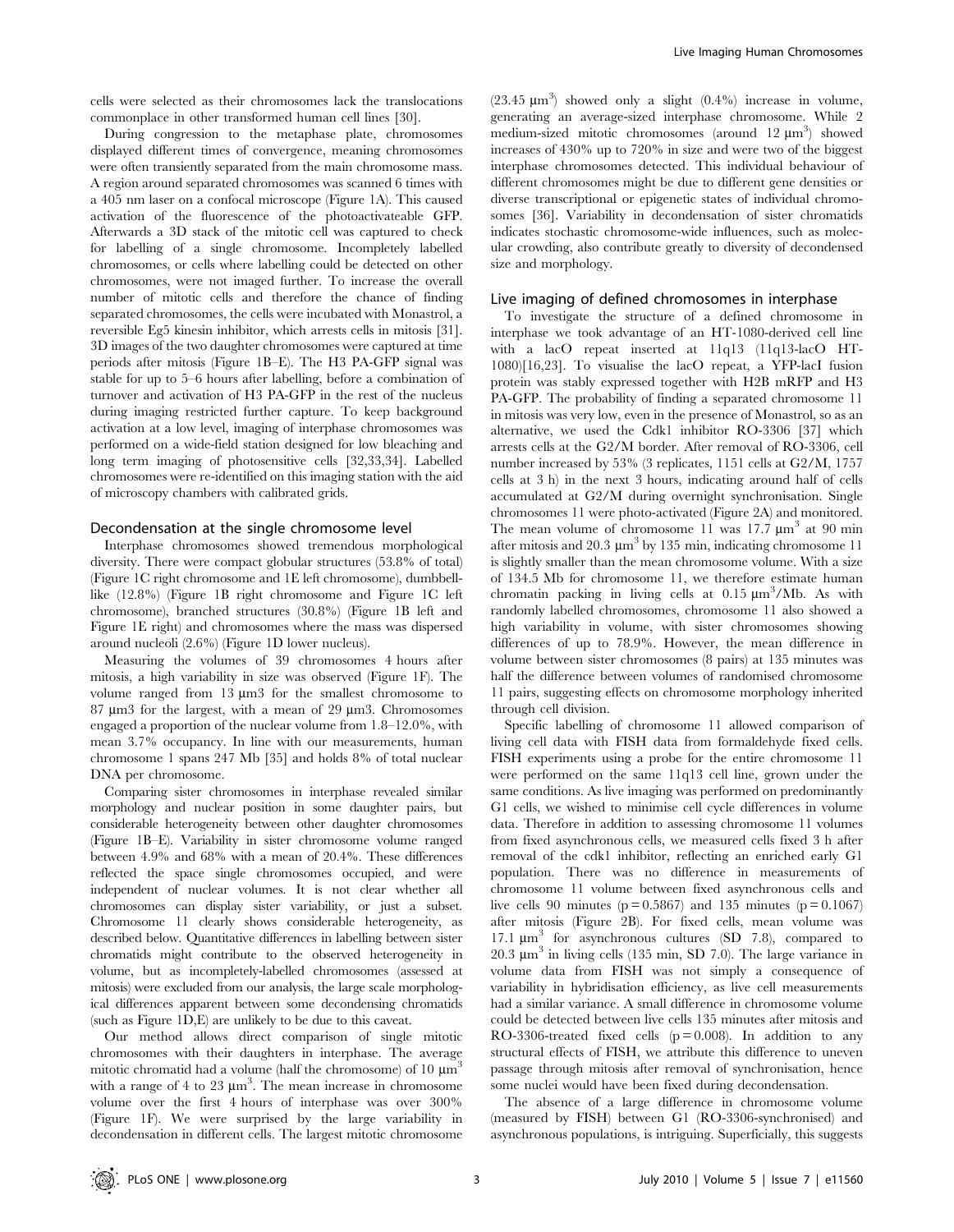

Figure 2. Human chromosome 11 visualised in live interphase cells. A) Activation of chromosome 11, defined by visualisation of a lacO integration into 11q13 in HT-1080 cells. 11q13 marked by YFP-lacl, which binds the lacO repeats (yellow spot, see top panel). Bar 5 µm. B) Box plots of volumes (um<sup>3</sup>) of chromosome 11 in living and fixed cells. 3D stacks of live cells were performed 90 (n = 18) and 135 (n = 17) min after mitosis. FISH was carried out on cells fixed from asynchronous cultures (n = 58) or 3 h (n = 65) after release of overnight synchronisation with cdk1 inhibitor. doi:10.1371/journal.pone.0011560.g002

volumes of replicated and unreplicated chromosomes are similar. However, measurements of total nuclear volume (defined by H2B-RFP) suggest this is not the case. By long term imaging H2B-RFP defined nuclei, we found the nuclear volume 4 hours after mitosis (mid G1) was almost exactly half  $(48.7\% , n = 15$  daughter nuclei) the premitotic volume. Constancy of volume may instead reflect a short G2 and rapid decondensation in early G1, so that fully replicated or condensed interphase chromosomes are present for a small time only.

# Establishment and maintenance of interphase chromosome morphology

Little is known about how interphase organisation of chromosome architecture is established in the cell cycle. We therefore analysed the dynamic morphological behaviour of single activated chromosomes at 1, 2.5 and 4 hours after the completion of mitosis (Figure 3A).

Chromosome morphology was established within the first hour after mitosis. Expansion of randomly labelled chromosomes by 250% occurred within the first hour after mitosis, and increased only slightly thereafter (Figure 3B). The decondensation of chromosome 11 was also largely complete soon after mitosis, with only a slight increase in mean volume (17.7 to 20.3  $\mu$ m<sup>3</sup>) occurring between 90 and 135 minutes after mitosis (Figure 2B). The doubling time for HT-1080 cells is approximately 1 day. G1 makes up one third of the cell cycle in HT-1080 cells [38], so although cell cycles are naturally highly heterogeneous in length, clearly the major chromosome volume expansion occurs very early in G1. The literature appears to have a solid consensus that large chromatin domains are relatively immobile in interphase [8], apart from very early G1 [9]. In agreement with this, and apparent in the images in the present study, we observed no large scale redistributions of chromosomes, despite clear changes in nuclear orientation and cell positioning.

Chromosome surface area provides a measure of morphology changes during decondensation (Figure 3C). To approximate mitotic chromatid surface areas, measured values for mitotic chromosomes were halved. Only a mild increase in surface area occurred during decondensation, and this difference may be attributed to the small variability in area measurements between the confocal and widefield imaging stations used for mitosis and interphase, respectively (see methods).

To identify changes in shape and structure of the chromosomes we calculated their sphericity ( $\Psi$ ) using  $\Psi = (\pi^{1/3} * (6V)^{2/3})/A$  (with V = volume and A = surface area). A  $\Psi$  of 1 is a perfect sphere. The more  $\Psi$  approaches zero, the less spherical the object. Interphase chromosomes are more spherical  $(\Psi = 0.65)$  than mitotic chromosomes ( $\Psi$  = 0.3; Figure 3D). The greatest change in sphericity occurred in the first hour of interphase and was stable thereafter (Figure 3D). There was no significant change in length of longest axis between mitotic and interphase chromosomes (Figure 3E).

Several contributions to stability of chromosome architecture have been considered. The presence of multiple genes at sites of transcription (transcription factories) has been postulated to act as a stabilising force on chromosome architecture [39] and inhibition of transcription can cause some retraction of chromatin loops [40]. Self-organisation of inactive chromatin may also contribute [41,42]. Although controversial, the idea of a nuclear matrix, often conflated with the idea of chromosome scaffolds, could explain chromosome stability [43]. An additional idea is that stability is actively maintained by ATP-dependent chromatin remodelling enzymes, an idea supported by the strong effects on nuclear-wide chromatin condensation caused by blocking ATP synthesis [44].

To address to what extent transcription stabilises chromosome structure we used the transcriptional inhibitor actinomyocinD (actD) [45]. 1  $\mu$ M actD strongly inhibited the ability of HT-1080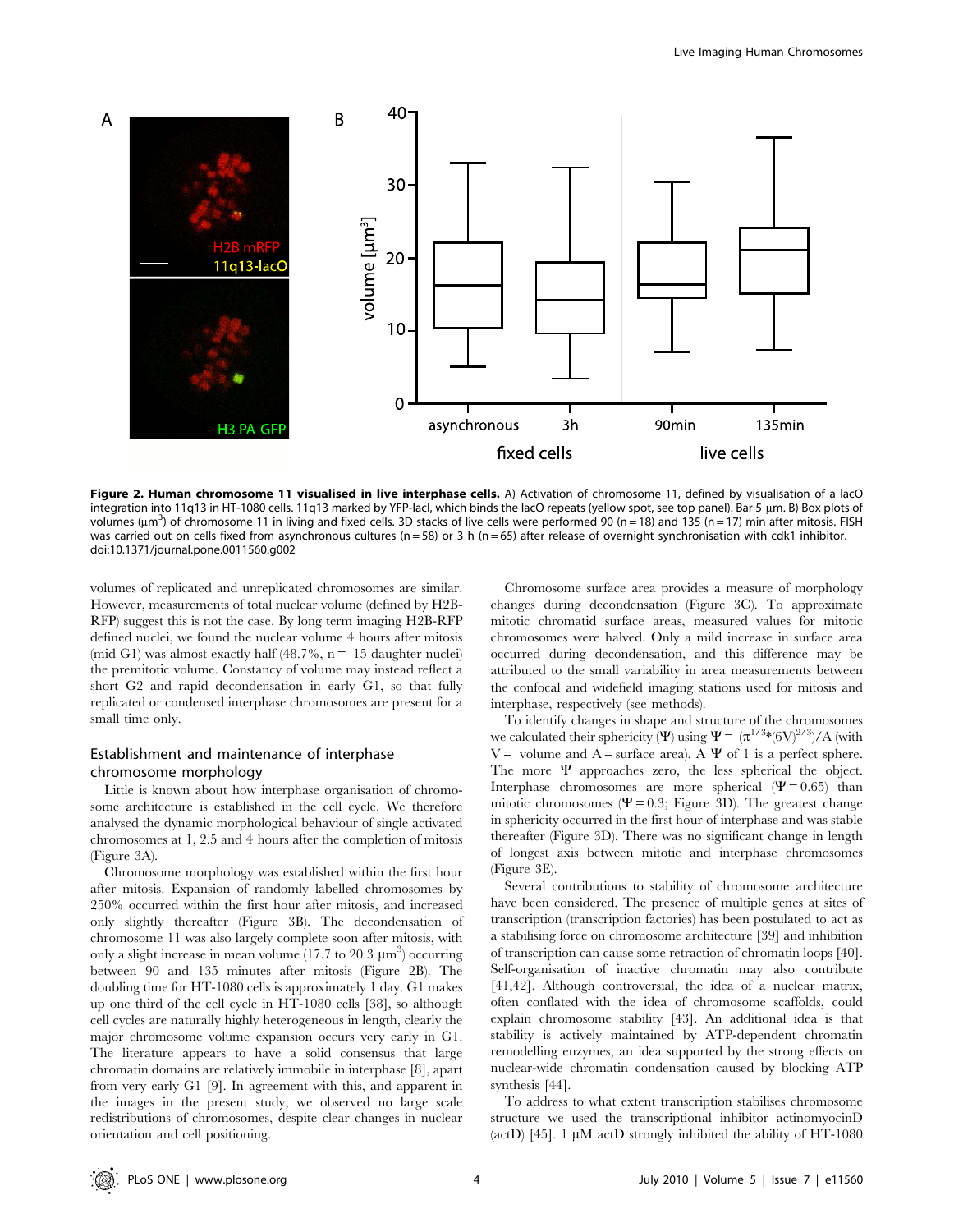







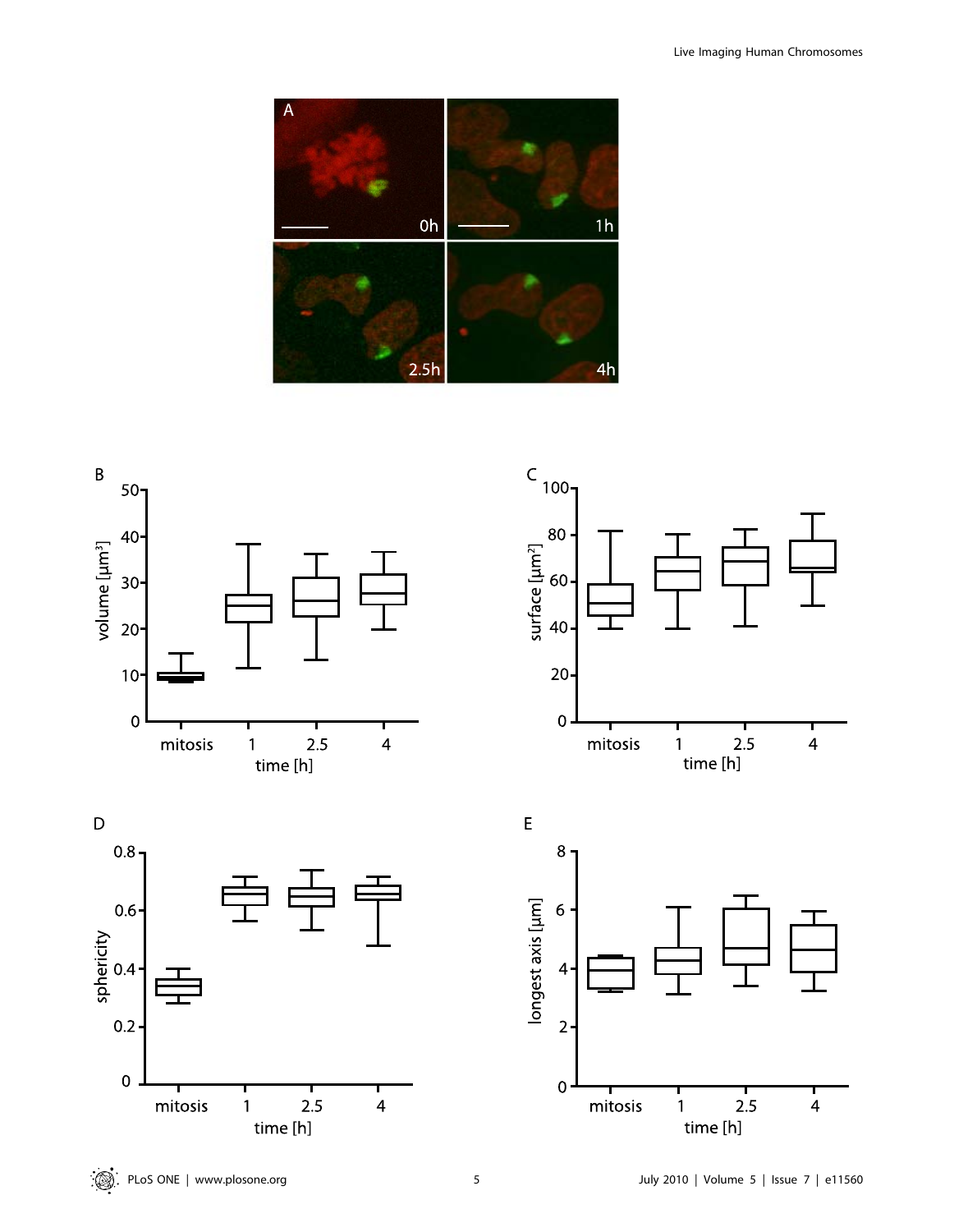Figure 3. Chromosome volume and morphology are defined within the first hour after mitosis. A) Decondensation of a single mitotic chromosome (upper left, bar 5 µm) into two daughter nuclei in interphase (1, 2.5 and 4 hours after mitosis, bar 10 µm). Images are maximal projections of 3D stacks. B–E) Box plots showing changes of volume ( $\mu$ m<sup>3</sup>) (B), surface area ( $\mu$ m<sup>2</sup>) (C), sphericity (D) and longest axis ( $\mu$ m) (E) of chromosomes at mitosis and 1 h, 2.5 h and 4 h into interphase. All data sampled from the same movies, of 6 mitotic chromosomes and their 12 interphase descendents.

doi:10.1371/journal.pone.0011560.g003

cells to transcribe, as assessed by cellular incorporation of the uridine analogue 5-fluorouridine into nascent RNA (Figure S1A). Effects of actD on nuclear structure were observed using immunofluorescence with nucleolar antibodies (Figure 4C) which showed typical disruption of nucleolar structure by drug treatment [46]. If transcription maintained chromosome structure, a transcription inhibitor would be expected to alter chromosome volume and morphology, leading to a more condensed state. The overall structure of the dispersed chromosome in Figure 4A did not change after being exposed to actD, even as the nucleolus diminished in size. A few chromosomes did show changes. The upper chromosome in Figure 4B initially showed a diffuse extension before retraction after inhibition of transcription. However, averaged over all the labelled chromosomes, inhibition of transcription led to no significant quantitative changes of volume, surface area, sphericity or longest axes of randomly

labelled chromosomes (Figure 4D, p values all  $>0.35$ ). Examples where transcription did appear to maintain chromosome structure may reflect particularly gene dense chromosomes or chromosome segments [36].

To disrupt potential roles for inactive chromatin in the maintenance of chromosome architecture, we treated cells with the histone deacetylase inhibitor Trichostatin A (TSA). This caused an increase in general levels of histone H3 acetylation and H3K9 acetylation (Figure 5C). Hyperacetylation of histones has been suggested to result in chromatin opening [47]. However, TSA induced no significant changes in chromosome morphology in living cells (Figure 5A,D; p values  $>0.2$ ). Both sister chromosomes from one mitosis appeared to decondense after TSA treatment (Figure 5B) although these changes were lost in population averages. Effects on specific chromosomes or chromosome segments cannot be excluded [48].



Figure 4. Resistance of chromosome territory volume and morphology to transcription inhibition. A,B) Two examples of single chromosomes (green) in the interphase nucleus (red) before (1.5 h after cell division, left picture) and after treatment for 1 h with 1 µM actD (right picture). Bar 12 µm. C) Typical disruption of nucleolar components upon transcription inhibition by 1 h treatment with actD. Antibody staining (red) against 3 different nucleolar proteins (coilin, pKi67 and fibrillarin). Nuclei were stained using DAPI (blue). Bar 10 µm. D) Volume, surface area, sphericity and longest axis of single chromosomes ( $n = 14$ ) before (blue bar) and after 1 h actD treatment (red bar). The values of the chromosomes before the treatment were set independently to 100% and data for treated chromosomes was calculated relative to these. doi:10.1371/journal.pone.0011560.g004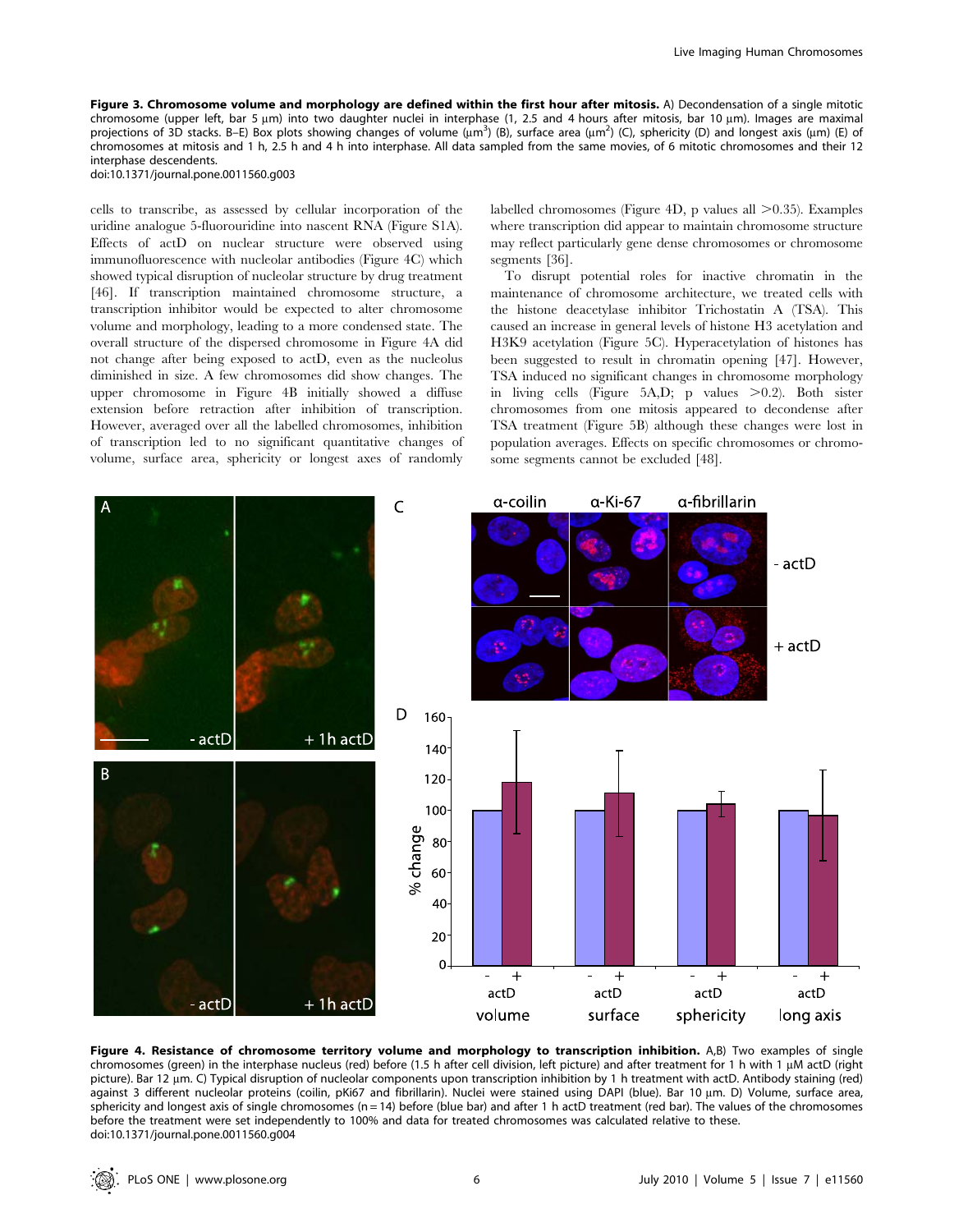

Figure 5. Chromosome territory structure is resistant to inhibition of HDACs, ATP synthesis and Topoisomerase II. A,B) Example images of single chromosomes after TSA treatment. Projections of 3D stacks shown 1.5 h after mitosis (before treatment) and after 1 h incubation with 10 nM TSA. Bottom cell in A was marked during activation of the mitotic chromosome. Bar 12 µm. C) Western blots to detect histone acetylation levels before and after 1 h TSA treatment using antibodies against H3Ac. Loading checked using a GFP antibody to assess H3 PA-GFP. The same extracts were loaded for all blots, but run separately. D) Data from 13 daughter chromosomes were used to calculate changes in volume, surface area, sphericity and longest axis before (blue bar) and after 1 h of TSA (red bar). Values for chromosomes before TSA treatment were set to 100% and data for treated chromosomes calculated as a proportion of this. No changes in volume, surface area, sphericity and longest axis of the chromosomes were observed with either ATP depletion by azide and 2-deoxyglucose (n = 30) (E) or topoisomerase II inhibition with etoposide (n = 7) (F). For ATP depletion, images were also captured after removal of treament (yellow). doi:10.1371/journal.pone.0011560.g005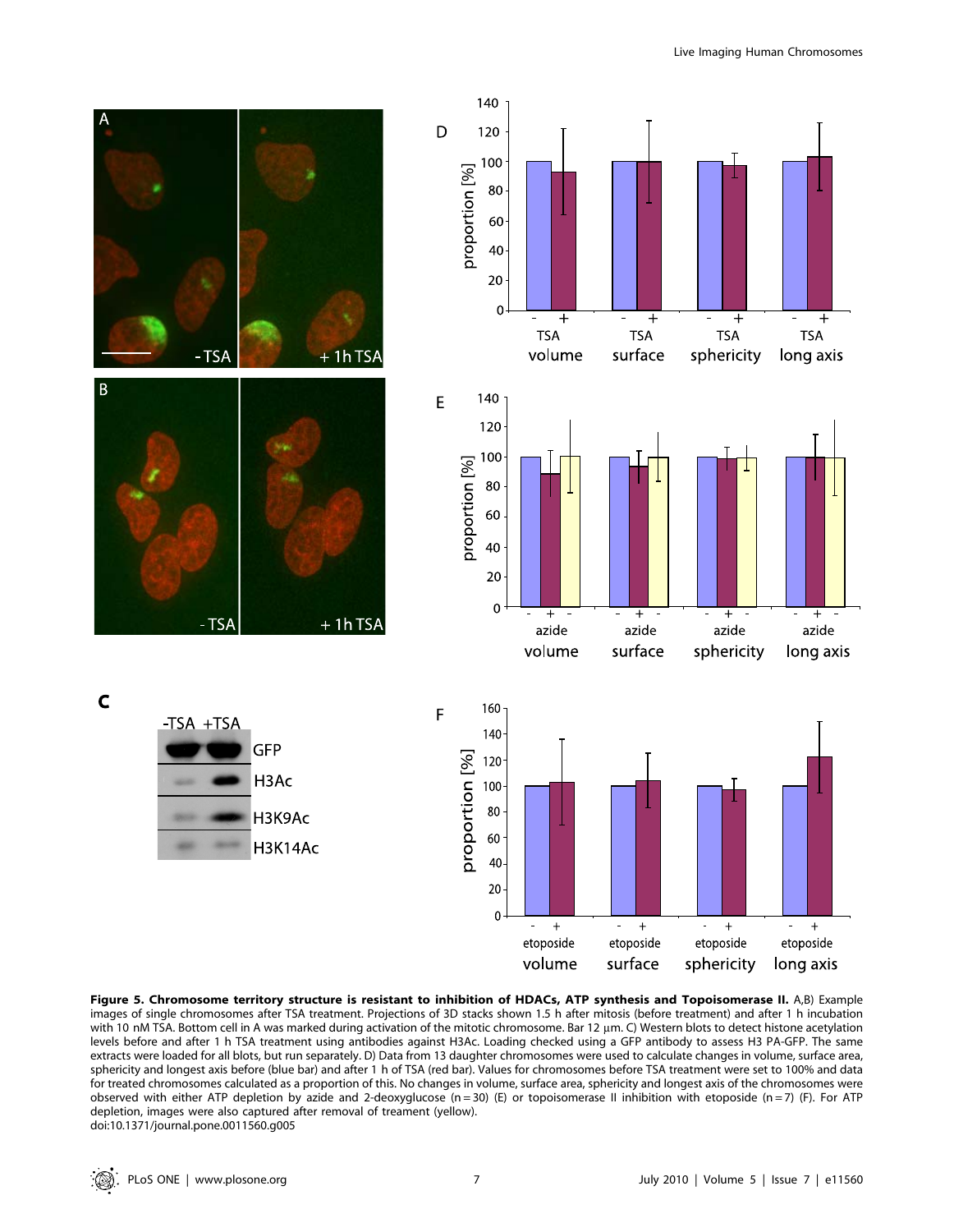To address the requirement for ATP for maintenance of chromosome architecture, we treated cells with 2-deoxyglucose together with sodium azide, to inhibit ATP synthesis [49]. Effects of ATP depletion on chromatin could be observed directly on H2B-RFP distribution as differences in chromatin structure within the nucleus became more contrasted (Figure S1B). In particular, heterochromatin around nucleoli became more prominent. Removing the treatment reversed these effects. However, these changes on local chromatin density did not appear to strongly affect chromosome volume or morphology. A Wilcoxon test found significant differences in surface area and volume between chromosomes before and after treatment (p values: 0.0.0019 and 0.0038 respectively). However, these effects were heavily dependent upon pairing of values and not apparent in means (Figure 5E). We also addressed the requirement for Topoisomerase II, a major component of nuclear matrix preparations, for maintenance of chromosome architecture. Topoisomerase II inhibition can also induce DNA damage, which can be observed in HT-1080 cells as nuclear-wide H2AX phosphorylation in all cells after one hour of this treatment (Figure S1C)[50]. Despite these effects, 50  $\mu$ M etoposide had no measurable effect on chromosome territory structure (Figure 5F; p all  $>0.15$ ).

## Dynamics of chromatin looping

The chromosome territory defined by FISH with chromosome paints does not define the limits of spread of chromatin from that territory. Not only do chromosomes intermingle [51], they can also project chromatin beyond the limits defined by chromosomespecific FISH probes [52,53,54,55]. Inactive alleles (defined by RNA FISH) are found preferentially within chromosome territories, whereas actively transcribing alleles, and those associated with transcription factories (defined by immuno-DNA FISH) are found both inside and outside of territories [56,57]. ''Looping out'' is only seen in a proportion of alleles in the cell population and it is not known whether this reflects a dynamic movement in and out of the territory, or differences between the behaviour of alleles in the population. The process of looping out has also only been observed in fixed cells, raising persistent concerns it may be an artefact of FISH protocols.

Sequences from the gene dense 11q13 region have been demonstrated to loop out from the chromosome 11 territory in 60–70% (depending on fixation) of territories in human lymphoblastoid cell lines [40]. 11q13 is the same region where lacO arrays are inserted in the 11q13-lacO HT-1080 cell line. The precise integration site is unclear, but lies within chr11:64,800,000–65,600,000 bp (using the NCBI35/hg17 build of the human genome) [23]. 11q13 is a RIDGE, a region of high density of high gene expression in many cell types [58] and is a region of the human genome that supports high expression of integrated transgenes [59]. Earlier expression studies indicate many of the genes flanking the lacO array are expressed in this clone [23].

Using the 11q13-lacO HT-1080 cell line, we were able to observe 11q13 and the chromosome 11 territory together in living cells and assess whether looping out can be detected without fixation. FISH experiments on asynchronous fixed 11q13-lacO HT-1080 cells, revealed 39% of lacO hybridisation signals detected outside the territory. In living cells, we observed examples for three different states of lacO repeat position: ''out'' (Figure 6A), "edge" (Figure 6B) or "in" (Figure 6C) the chromosome territory. The data from 18 lacO spots at 90 min after cell division showed 2 spots outside the territory, with 5 at the edge and 11 inside (Figure 7A).

In living cells 135 min after mitosis there were still two 11q13 spots outside the chromosome volume, but we detected a strong shift of spots from inside the territory (69% at 90 min) to the edge (73% at 135 min) (Figure 7A). An outward movement of 11q13 was also measured using FISH on synchronized cells. 3 h after release of the cell cycle block, when 50% of cells would be in early G1, only 23% of all spots were outside the chromosome territory compared to 39% for asynchronous cells. 6 hours after release of synchrony, the proportion outside the territory had increased to 37%. Together, these data indicate looping out of loci from the bulk chromosome mass is progressive during G1.

These dynamics of 11q13 relative to the territory edge were clearly observed in live images. The 11q13 locus in Figure 7B was initially on the edge of the chromosome (90 minutes) before moving away from the territory by 135 minutes. Unlike the rapid and stable establishment of chromosome territory architecture, looping is progressive and dynamic, perhaps reflecting the gradual activation of transcribed genes in the projected chromatin. We observed 2/18 spots outside the territory at both 90 minutes and 135 minutes, however, the 2 projected 11q13 loci were from different cells at the different time points, indicating looped-out chromatin can also be retracted.

# **Discussion**

We have presented a new technology for the analysis of interphase chromosome structure and dynamics in living human cells. The study provides basic quantitative measures for physical properties of chromosomes in living cells. Our data reveal that chromosome volume and morphology are established rapidly after mitosis, changing only marginally after the first hour of G1. This contrasts with the behaviour of a locus on chromosome 11, which appeared to have a more gradual, progressive spatial reorganisation. Bulk chromosome morphology and volume showed tremendous resistance to inhibitors of various nuclear functions, such as transcription, histone deacetylation and chromatin remodelling, although local chromatin changes and effects on nuclear compartments could clearly be detected. We also measured heterogeneity in chromosome decondensation, which may reflect inherited features from the mother chromosome, in addition to structural impediments to full decondensation.

Labelling single mitotic chromosomes allowed observation of their decondensation. By measuring local fluorescence intensities of a GFP tagged histone H2B in HeLa cells, a previous study measured a decondensation factor of five [17]. For the reverse process, the condensation of chromatin prior to mitosis, an estimated decrease in volume of 2–3 fold was measured, in NRK cells [10]. The same study found an axial shortening after metaphase which peaked 8–12 min after anaphase onset, so the absolute decondensation level may depend upon when the time during mitosis at which the chromosome was labelled and measured. Our technique allows measurement of the decondensation factor for single chromosomes. On average we found decondensation of over 300%, in rough agreement with published data, yet we also detected a high variability in decondensation, ranging from almost zero to over 7 fold. This may reflect the different gene density and transcriptional status of chromosomes [60,61]. In addition, the obstacles of nuclear compartments, the lamina and other chromosomes have the potential to cause stochastic chromosome-wide effects on measured bulk volume, which is perhaps why we observed sizeable differences in measured volumes between decondensing sister chromatids. This raises the question of whether such a structural impediment could impede gene expression.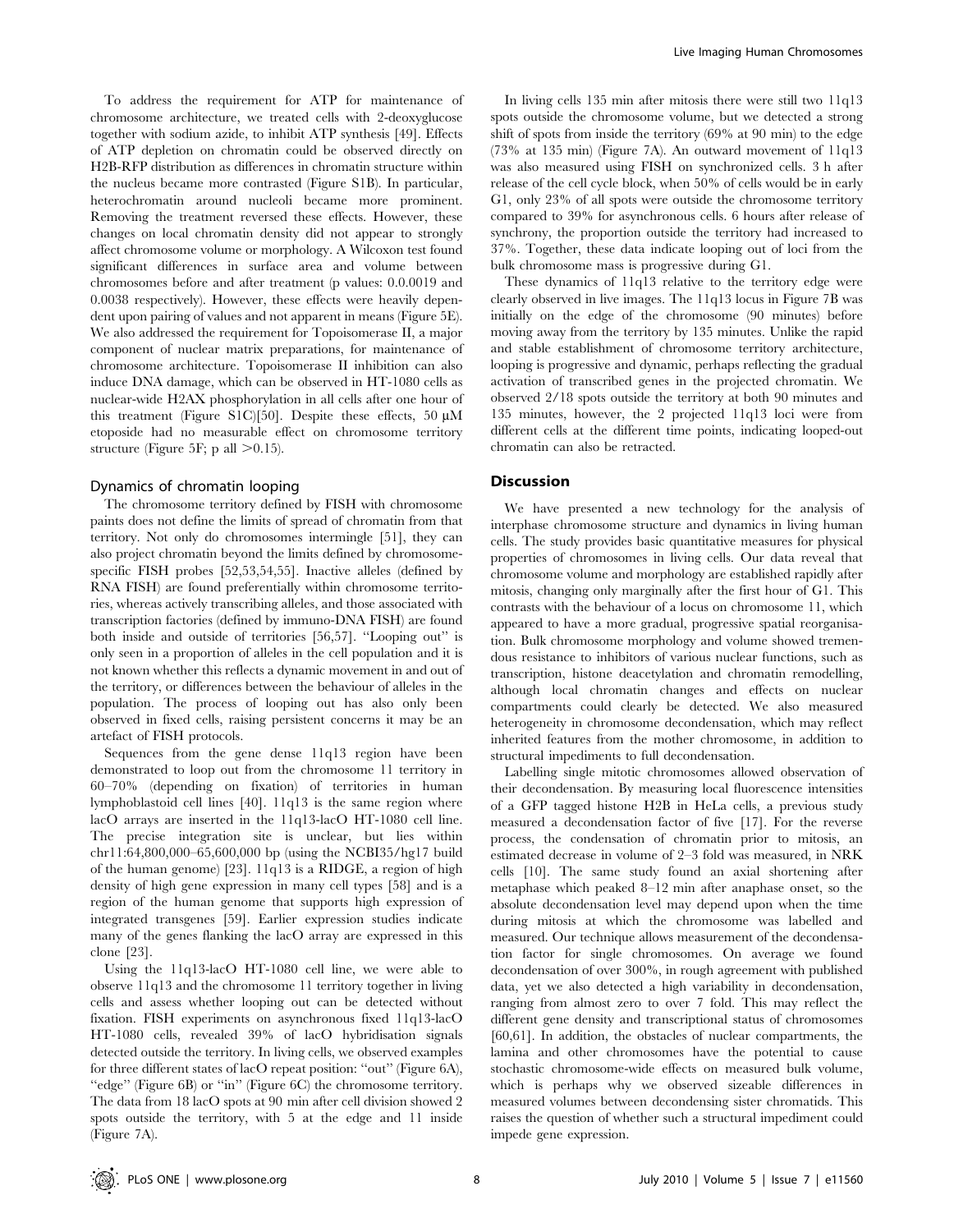

Figure 6. Imaging a specific locus and its chromosome territory in living human cells. Representative images of three different nuclei revealing the relative distribution of chromosome 11 and the 11q13 locus 135 minutes post-mitosis. Maximal projections of 3D stacks of chromosome 11 (green, left) and lacO repeats (red, middle) or merged (right) at 11q13 in 3 different positions: outside main territory (A), edge of territory (B) and inside territory (C). Bar 10  $\mu$ m. doi:10.1371/journal.pone.0011560.g006

Morphological definition of decondensing chromosomes was near complete within the first hour after mitosis (Figure 2b). Beyond this interval, bulk chromosome morphology and volume displayed only incremental changes. This implies the major physical reactions of the nucleus, such as nucleolus formation, space definition of chromosome territories, and establishment of nuclear space with respect to the cytoplasm, have been completed. It would be interesting to observe whether this fixity of position and morphology holds for motile cells, such as neutrophils, which must continuously redefine their cytoskeletons. This may place additional forced dynamicity on interphase chromosome morphology and relative position.

Labelling the chromosomes in mitosis also allows us to compare the daughter chromosomes, conditioned by the same inheritance and cell cycle stages. By eye it was obvious that daughter chromosomes could acquire very different morphologies, and this was supported by volume measurements. Morphology is therefore clearly neither an intrinsic property of chromosomes, nor a completely lineage-dependent one. A simple, perhaps less satisfying hypothesis, is that chromosomes simply fill the space they fall into, which will be defined by interchromosome interactions, chromatin interactions with the lamina and other nuclear compartments, and above all, by the constraints of the cytoplasm on the nucleus. Chromosome architecture will describe the balance between the needs for chromosome decondensation and accessibility with the constraints of the available space.

These balances may also explain the apparent resistance of chromosome architecture to treatments affecting major nuclear functions. Chromosome morphology was not significantly perturbed by blocking transcription, histone deacetylation, ATP synthesis or topisomerase II. These activities have previously been shown to be required for the positioning and dynamics of individual chromosome loci. And we have clearly seen perturbations of nuclear architecture by these treatments in the same cells which fail to lose chromosome structural integrity, in addition to anecdotal effects on morphology of a few chromosomes. These results may explain the ambivalent findings in the literature on the effects of transcription and acetylation on chromatin and chromosome morphology [48,62,63,64,65,66]. Physical and functional constraints are likely to be multifactorial, and effects of depleting one or another of these factors will be masked by other stabilising forces. Perhaps more simplistically, physical constraints will mean there are places a single locus can go that a chromosome cannot.

Technical challenges that remain are generic to live cell imaging. How can cells be imaged at high spatial resolution, for long periods of time with minimal bleaching and phototoxicity? Another limitation of our approach, which is generic to many types of imaging, is the method used to define the edge of the chromosome region. Whether by automated script or by eye, there is always a user-defined aspect to thresholding. The existence of ''looped-out'' chromosome regions implies the threshold applied is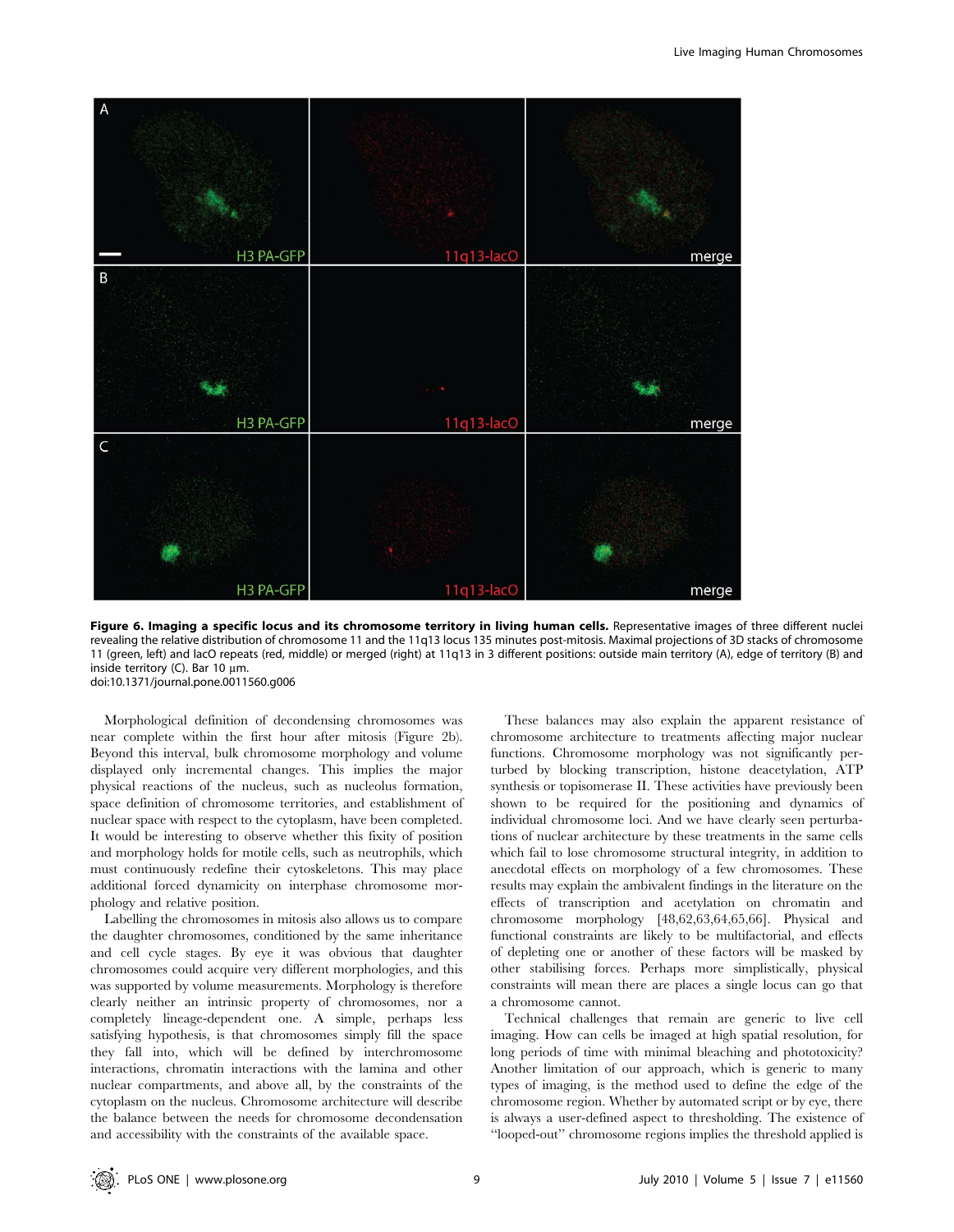

B



Figure 7. Dynamics of 11q13 projection from chromosome 11. A) Localisation (inside, edge or outside) of the 11q13 relative to chromosome 11 territory. Analyses were performed either in live cell experiments at 90 min (n = 18) or 135 min (n = 17) after cell division or in FISH experiments on asynchronous (n = 139) or synchronized cells 3 h (n = 134) or 6 h (n = 138) after release. Localisation was identified as inside the territory (blue), edge of the territory (red) or outside the territory (yellow). The 11q13-lacO spot was only ''outside'' if it was totally detached from the territory surface. B) Dynamic projection of 11q13. Images of 11q13 (red) localised inside the chromosome 11 territory (green) at 90 min and outside at 135 min after mitosis. Bar 10 um. doi:10.1371/journal.pone.0011560.g007

generally too severe, with the edge defined to close to the chromosome centroid. How a user is supposed to improve upon current definition, without clear hybridisation or photolabel signal, is at present unclear. It is likely the unknown dispersal beyond the "visible" edge will impact on measurements, in this study and elsewhere.

A further issue with so-called caged fluorescent proteins is their tendency to activate (uncage) under normal illumination. In the present study, we have counteracted these issues by restricting the numbers of 3D stacks we captured after mitosis. This was especially important when carrying out 3 colour imaging,

involving detection of fluors with overlapping spectra. Another persistent issue is the use of drugs to stall mitosis, to allow a greater number of chromosomes to be labelled in a given imaging routine. Greater automation of the photoactivation protocol would diminish the need for these treatments.

Live cell technologies provide greater temporal resolution of cellular events than extrapolations from fixed cells. They also provide mechanistic hypotheses not foreseeable from fixed material, or homogenous population extracts. It is easier to understand a process when one can observe the object of ones interest before, during and after a particular process or treatment.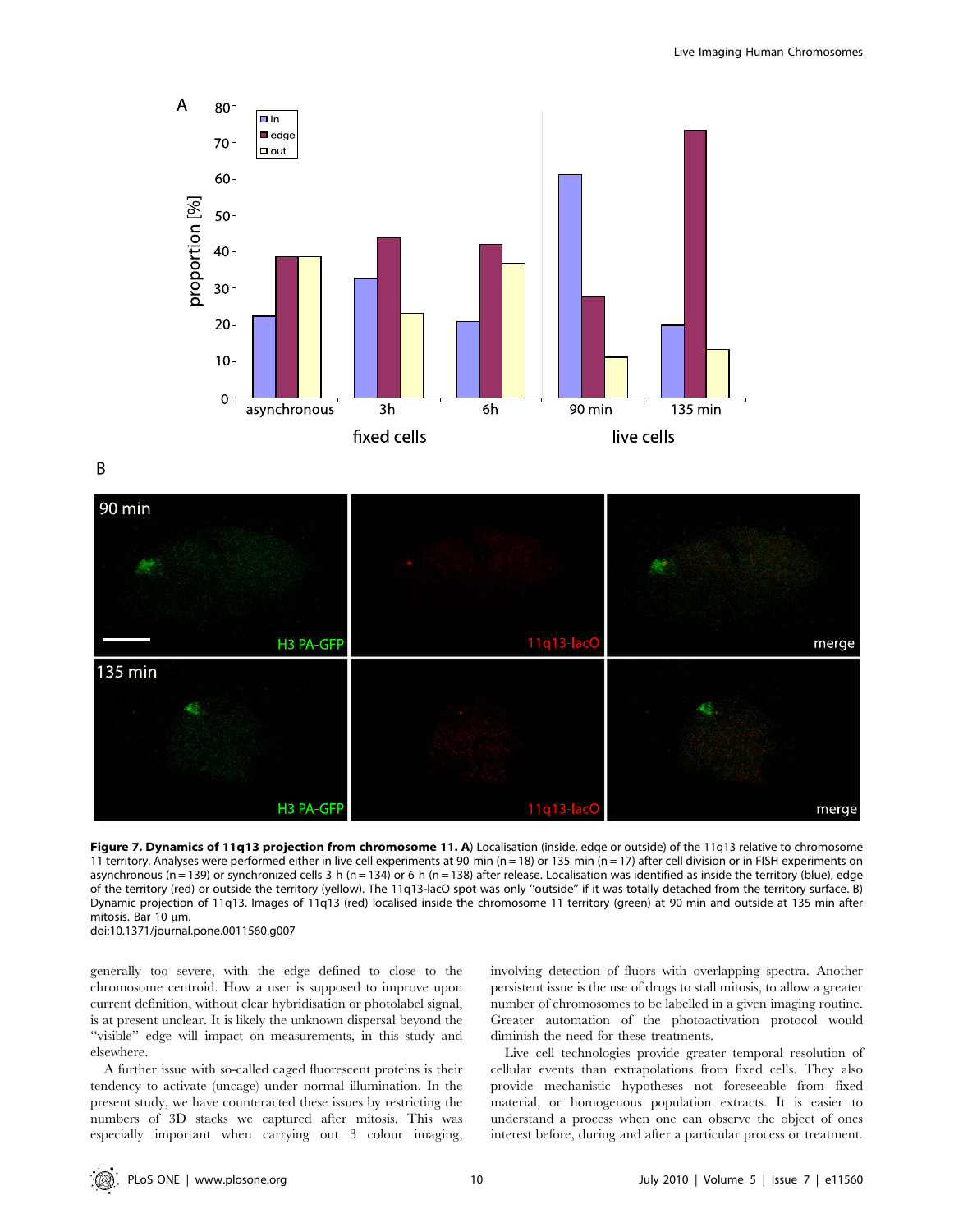The ability to view single chromosome architecture in living cells is imperative to our future understanding of the functional nuclear landscape. This will, in turn, be fuelled by improvements in fluorescent protein photostability and efficiency, detection sensitivity, and automated capture and analysis routines, with the goal of imaging a chromosome and its loci through a whole cell cycle, from decondensation to condensation. This will allow us to begin to address the problem of how a chromosome folds.

### Materials and Methods

## Cell culture and transfection of cells

All cells were grown in DMEM media (Invitrogen) supplemented with 10% fetal bovine serum (Invitrogen). Stable cell lines expressing fluorescent and photoactivateable proteins were established in HT-1080 cells [30], by selection of Lipofectamine  $2000$ -transformed cells. The fusions were expressed from the  $p3\text{'ss}$ backbone [6] by replacing the GFP-lacI sequence with H2BmRFP (H2B from [67]) and H3-PA-GFP (HIST1H3A) and YFPlacI fusions. All fusions were cloned into the XbaI/EcoRV digested backbone. The HT1080 cell with lacO repeats integrated in chromosome region 11q13 was described previously [16]. H2B mRFP and H3 PA-GFP were cotransformed using Attractene (QIAGEN). Cells were selected in 100 mg/ml hygromycin and single colonies were isolated with expression of both proteins. For 11q13 cells, YFP-lacI was introduced in a second transformation round, cotransformed with pcDNA3.1 to utilise its G418 cassette as a selectable marker. A high degree of variegation of YFP-lacI was observed in single clones. To enrich the proportion of YFPlacI expressing cells, YFP+ve/RFP+ve cells were separated from YFP-ve/RFP+ve by fluorescent activated cell sorting (FACS) using a FACS Vantage cell sorter with DIVA upgrade (Becton Dickinson).

#### Live imaging

For live cell imaging cells were grown in the same media but buffered with 25 mM Hepes pH 7 [20]. Cells were grown on glass gridded dishes from IWAKI  $(\#3922-035)$  or Ibidi  $(\#81166)$ . For treatment with Monastrol, cells were placed 20 h prior to microscopy in imaging dishes. Cells were incubated for 3 h with 100  $\mu$ M Monastrol [31](Calbiochem), directly before microscopy cells were washed twice with PBS (Invitrogen) and fresh media was added. For synchronizing cells using RO-3306 [37](Calbiochem) the cells were innoculated 36 h before microscopy. Inhibitor was added 16–18 h before at 3.5  $\mu$ M. After the incubation cells were washed twice in PBS and fresh media was added. After 45 min of recovery, which allowed many cells to enter mitosis, cells were used for photolabelling.

Activation of single chromosomes in mitosis was performed using the LeicaSP2 confocal microscope with a HCX PL APO  $63x/1.40-0.60$  oil  $\lambda_{BL}$  objective. For activation, 6 scans defined by the Leica ROI tool were carried out at full power with the 405 nm laser line. For evaluating whether only single chromosomes were labelled, a 3D stack (z interval 500 nm, pinhole 1.00AU) of the mitotic cell was captured immediately after activation. The cells were brought back to the incubator after activation and cell division monitored using bright field. Gridded dishes allowed relocation of cells with activated chromosomes. Daughter cells were imaged using an inverted Axiovert 200 microscope (Zeiss) with an imagEM EM-CCD camera (C9100-13, Hamamatsu) and a Zeiss Plan-Apochromat 63x/1.40 oil objective [32,33,34]. 3D stacks were imaged with 500 nm z-steps. The system was managed by Volocity Acquisition (Improvision). Images were deconvolved afterwards using Volocity Restoration software. For chromosome

11 labelling, imaging was carried out on the confocal, which allowed proper separation of YFP and GFP. This separation exacerbated bleaching of both fluors, therefore limited 3D stacks were captured after cell division.

Progression through mitosis has been used as a measure of cell health [68]. However, excitation with UV light could lead to DNA damage. To address this issue, we activated nuclei using our labelling protocol then stained samples 2 h after photoactivation with an antibody against phosphorylated H2AX (Calbiochem; DR1017), which marks DNA repair foci. We observed no difference in staining between photolabelled and non-labelled nuclei. A more intensive labelling, using 20 confocal scans rather than 6 also failed to stimulate phospho-H2AX. In contrast, 5Gy of  $\gamma$  irradiation or 50  $\mu$ M etoposide elicited a strong stimulation of phospho-H2AX.

For drug treatments to inhibit nuclear processes, cells were treated 90 minutes after division for 1 h with 1  $\mu$ M actD (Sigma Aldrich), 10 nM TrichostatinA (Sigma Aldrich) or 50  $\mu$ M etoposide (Calbiochem). For ATP depletion daughter cells were incubated for 30 min with 10 mM sodium azide (Sigma Aldrich) and 50 mM 2-deoxyglucose (Sigma Aldrich). Treatment was reversed by washing the cells twice with PBS followed by recovery incubation in standard media for 30 minutes.

#### Image Analyses and Visualisation

Image analyses were performed using the Volocity Measurement Software (Improvision). Thresholding and outlining of territories was carried out by the software, with accuracy of chromosome boundaries in each z plane assessed by eye, the most accurate method when dealing with small to medium sized data sets. Volume and surface measurements were calculated directly by Volocity from these data. Volume measurements are voxel counts, surface measurements were derived from the summed area of a skin of triangles fitted to the surface voxels of the data set. Sphericity values were calculated from volume and surface area data. Confocal files were imported in Volocity and analysed the same way. To calculate long axes of chromosomes, images were imported into ImageJ as tiff files and converted to 8 bit. Single chromosomes were defined and thresholded using the plug-in ''3D object counter'' [69]. Measurements were performed using the ''3D manager'' function of the ''binary morphological filter'' plugin [70]. This plug-in also allowed volumes, surface area and sphericity to be measured. Volume was estimated as the number of pixels in the object multiplied by the volume of one voxel. For surface area was number of border pixels multiplied by surface of one voxel. This alternative analysis revealed comparable results to those estimated by Volocity. Statistical comparisons were carried out using the Wilcoxon signed rank test and Mann-Whitney test for unpaired observations (comparing fixed and live cells).

To assess variability of measurements from the two different microscopes used, 3D images of fixed fluorescent nuclei were captured with both the confocal (mitotic imaging) and widefield (interphase imaging) stations. Volume measured was similar between both microscopes (mean 3% higher by widefield) however surface area was estimated to be 27% higher on the confocal, indicating the apparent mild increase in surface area during decondensation may only be an effect of the imaging protocol.

## Immunofluorescence, Western Blotting and FISH

For measuring the effects of actD on nuclear structure, we stained cells with a-mouse coilin hybridoma supernatant (from Angus Lamond),  $\alpha$ -mouse fibrilarrin (Abcam #18380) and  $\alpha$ mouse Ki-67 (BD  $\#$  610968). A Cy3-conjugated donkey anti mouse antibody (Jackson #715-165-150) was used as a secondary.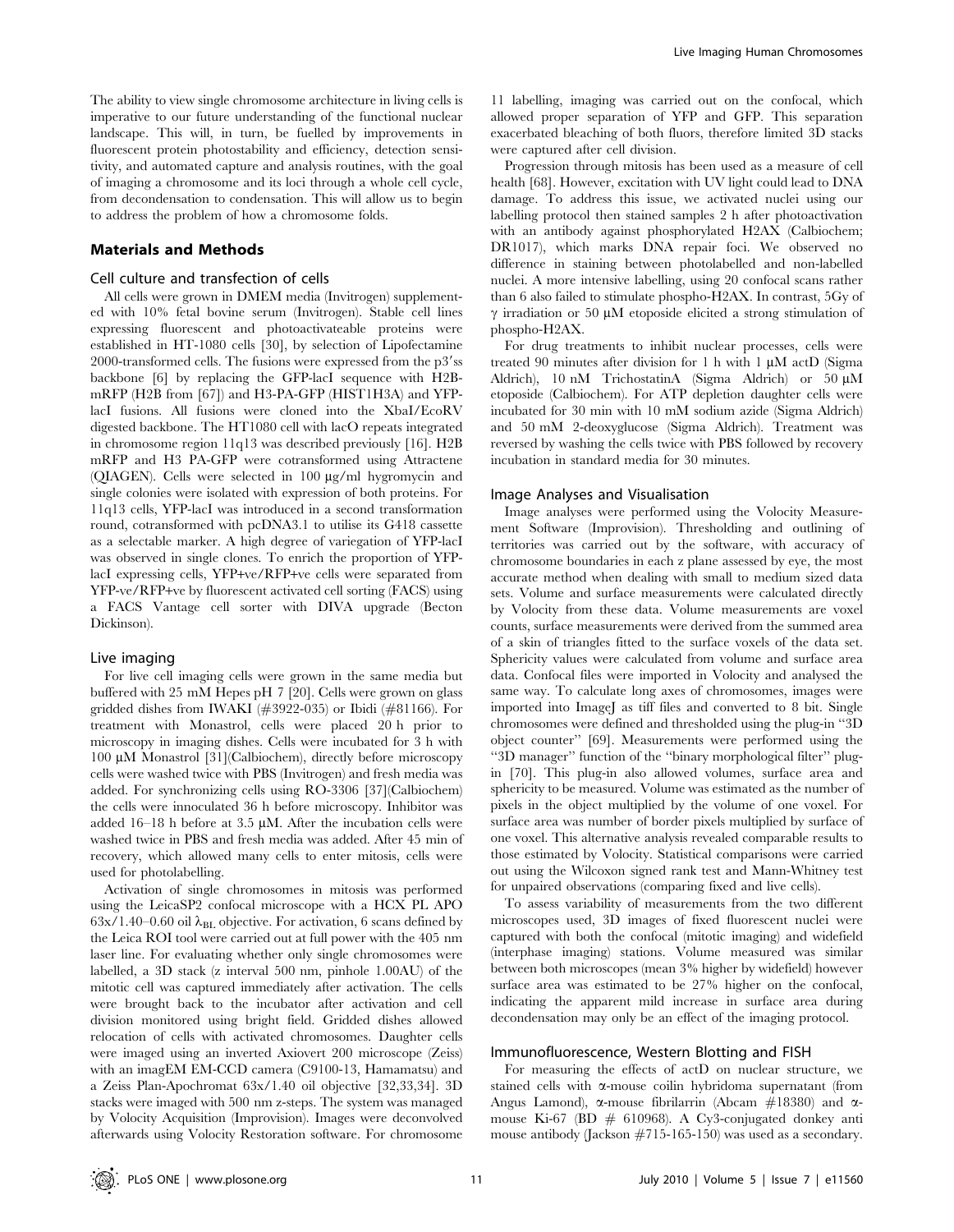For evaluating TSA treatment we probed Western blots of control and TSA-treated extracts of H2B-mRFP/H3-PA-GFP expressing cells with  $\alpha$ -mouse anti-GFP (Roche # 11814460001), a  $\alpha$ -rabbit H3 acetyl antibody, H3K9Ac and H3K14Ac (all acetylation antibodies from Upstate). Horseradish-coupled anti-rabbit IgG (Sigma Aldrich) or anti-mouse IgG (Biorad) were used as secondary antibodies. Staining protocols were adapted from [71].

For comparing live and fixed cell data FISH was performed using a whole chromosome 11 and a lacO-repeat specific probes [20]. Cells were cultured overnight on SuperFrost slides (VWR) and fixed either as asynchronous populations or after wash-out of RO-3306. Before fixation cells were washed once in PBS, rinsed in CSK buffer (10 mM Pipes pH 6.8, 10 mM NaCl, 300 mM sucrose, 3 mM MgCl and 2 mM EDTA pH 8.0) and were permeablised for 10 min in CSK buffer containing 0.5% Triton X-100. After washing with PBS cells were fixed for 10 min in a 4% buffered paraformadehyde solution (Electron Microscope Sciences  $\#$  15713). 3D FISH was then carried out as described [40]. The FISH protocol based upon lysis before fixation was selected as it allows greater probe access with less stringent DNA denaturation.

# Supporting Information

Figure S1 Testing the efficiency of drug treatments A) Reduction of transcription by treatment of HT-1080 cells with  $1 \mu M$  actinomycinD. HT-1080 cells were cultured overnight on glass coverslips, then treated for one hour with or without  $1 \mu M$ actinomycinD. Cells were then treated with 2.5 mM 5-fluorour-

#### References

- 1. Bolzer A, Kreth G, Solovei I, Koehler D, Saracoglu K, et al. (2005) Threedimensional maps of all chromosomes in human male fibroblast nuclei and prometaphase rosettes. PLoS Biol 3: e157.
- 2. Hepperger C, Otten S, von Hase J, Dietzel S (2007) Preservation of large-scale chromatin structure in FISH experiments. Chromosoma 116: 117–133.
- 3. Kobliakova I, Zatsepina O, Stefanova V, Polyakov V, Kireev I (2005) The topology of early- and late-replicating chromatin in differentially decondensed chromosomes. Chromosome Res 13: 169–181.
- 4. Hagedorn M, Neuhaus EM, Soldati T (2006) Optimized fixation and immunofluorescence staining methods for Dictyostelium cells. Methods Mol Biol 346: 327–338.
- 5. Clemson CM, Hall LL, Byron M, McNeil J, Lawrence JB (2006) The X chromosome is organized into a gene-rich outer rim and an internal core containing silenced nongenic sequences. Proc Natl Acad Sci U S A 103: 7688–7693.
- 6. Robinett CC, Straight A, Li G, Willhelm C, Sudlow G, et al. (1996) In vivo localization of DNA sequences and visualization of large-scale chromatin organization using lac operator/repressor recognition. J Cell Biol 135: 1685–1700.
- 7. Zink D, Sadoni N, Stelzer E (2003) Visualizing chromatin and chromosomes in living cells. Methods 29: 42–50.
- 8. Gerlich D, Beaudouin J, Kalbfuss B, Daigle N, Eils R, et al. (2003) Global chromosome positions are transmitted through mitosis in mammalian cells. Cell 112: 751–764.
- 9. Walter J, Schermelleh L, Cremer M, Tashiro S, Cremer T (2003) Chromosome order in HeLa cells changes during mitosis and early G1, but is stably maintained during subsequent interphase stages. J Cell Biol 160: 685–697.
- 10. Mora-Bermudez F, Ellenberg J (2007) Measuring structural dynamics of chromosomes in living cells by fluorescence microscopy. Methods 41: 158–167.
- 11. Cremer T, Cremer C (2001) Chromosome territories, nuclear architecture and gene regulation in mammalian cells. Nat Rev Genet 2: 292–301.
- 12. Cremer M, von Hase J, Volm T, Brero A, Kreth G, et al. (2001) Non-random radial higher-order chromatin arrangements in nuclei of diploid human cells. Chromosome Res 9: 541–567.
- 13. Boyle S, Gilchrist S, Bridger JM, Mahy NL, Ellis JA, et al. (2001) The spatial organization of human chromosomes within the nuclei of normal and emerinmutant cells. Hum Mol Genet 10: 211–219.
- 14. Sun HB, Shen J, Yokota H (2000) Size-dependent positioning of human chromosomes in interphase nuclei. Biophys J 79: 184–190.
- 15. Parada LA, McQueen PG, Munson PJ, Misteli T (2002) Conservation of relative chromosome positioning in normal and cancer cells. Curr Biol 12: 1692–1697.
- 16. Thomson I, Gilchrist S, Bickmore WA, Chubb JR (2004) The radial positioning of chromatin is not inherited through mitosis but is established de novo in early G1. Curr Biol 14: 166–172.

idine (Sigma F5130) for 40 minutes. Cells were then fixed in 4% paraformaldehyde, lysed in 1% triton in PBS, then stained with a mouse anti-BrdU antibody (Sigma B2531) at a dilution of 1 in 500 in PBS with 2% BSA as a block [72]. B) Perturbation of H2BmRFP staining density in HT-1080 cells treated with 10 mM azide and 50 mM 2-deoxyglucose. C) Induction of a nuclear wide DNA damage response by etoposide treatment. HT-1080 cells were cultured overnight on glass coverslips, then treated for one hour with or without 50  $\mu$ M etoposide. Cells were then fixed and stained with antisera against phospho-H2AX (see Materials and Methods). Although the untreated controls show some non-specific cytoplasmic staining with the H2AX antibody, uniform nuclear staining is strongly induced by etoposide.

Found at: doi:10.1371/journal.pone.0011560.s001 (1.56 MB TIF)

#### Acknowledgments

We thank Sam Swift, Paul Appleton, Thomas Boudier, Saskia Hutten, Severine Boulon, Silvana van Koningsbruggen, Francois-Michel Boisvert, Markus Posch and Kathleen Klotz for technical advice and reagents.

# Author Contributions

Conceived and designed the experiments: IM JRC. Performed the experiments: IM SB. Analyzed the data: IM. Contributed reagents/ materials/analysis tools: IM RS WAB JRC. Wrote the paper: IM JRC. Carried out live cell imaging, data analysis and cell line generation: IM. Carried out FISH: SB IM.

- 17. Manders EM, Visser AE, Koppen A, de Leeuw WC, van Liere R, et al. (2003) Four-dimensional imaging of chromatin dynamics during the assembly of the interphase nucleus. Chromosome Res 11: 537–547.
- 18. Bridger JM, Boyle S, Kill IR, Bickmore WA (2000) Re-modelling of nuclear architecture in quiescent and senescent human fibroblasts. Curr Biol 10: 149–152.
- 19. Chuang CH, Belmont AS (2007) Moving chromatin within the interphase nucleus-controlled transitions? Semin Cell Dev Biol 18: 698–706.
- 20. Chubb JR, Boyle S, Perry P, Bickmore WA (2002) Chromatin motion is constrained by association with nuclear compartments in human cells. Curr Biol 12: 439–445.
- 21. Marshall WF, Straight A, Marko JF, Swedlow J, Dernburg A, et al. (1997) Interphase chromosomes undergo constrained diffusional motion in living cells. Curr Biol 7: 930–939.
- 22. Abney JR, Cutler B, Fillbach ML, Axelrod D, Scalettar BA (1997) Chromatin dynamics in interphase nuclei and its implications for nuclear structure. J Cell Biol 137: 1459–1468.
- 23. Finlan LE, Sproul D, Thomson I, Boyle S, Kerr E, et al. (2008) Recruitment to the nuclear periphery can alter expression of genes in human cells. PLoS Genet 4: e1000039.
- 24. Kumaran RI, Spector DL (2008) A genetic locus targeted to the nuclear periphery in living cells maintains its transcriptional competence. J Cell Biol 180: 51–65.
- 25. Reddy KL, Zullo JM, Bertolino E, Singh H (2008) Transcriptional repression mediated by repositioning of genes to the nuclear lamina. Nature 452: 243– 247.
- 26. Fraser P, Bickmore W (2007) Nuclear organization of the genome and the potential for gene regulation. Nature 447: 413–417.
- 27. Patterson GH, Lippincott-Schwartz J (2002) A photoactivatable GFP for selective photolabeling of proteins and cells. Science 297: 1873–1877.
- 28. Kimura H, Cook PR (2001) Kinetics of core histones in living human cells: little exchange of H3 and H4 and some rapid exchange of H2B. J Cell Biol 153: 1341–1353.
- 29. Ahmad K, Henikoff S (2002) The histone variant H3.3 marks active chromatin by replication-independent nucleosome assembly. Mol Cell 9: 1191–1200.
- 30. Rasheed S, Nelson-Rees WA, Toth EM, Arnstein P, Gardner MB (1974) Characterization of a newly derived human sarcoma cell line (HT-1080). Cancer 33: 1027–1033.
- 31. Kapoor TM, Mayer TU, Coughlin ML, Mitchison TJ (2000) Probing spindle assembly mechanisms with monastrol, a small molecule inhibitor of the mitotic kinesin, Eg5. J Cell Biol 150: 975–988.
- 32. Muramoto T, Chubb JR (2008) Live imaging of the Dictyostelium cell cycle reveals widespread S phase during development, a G2 bias in spore differentiation and a premitotic checkpoint. Development 135: 1647–1657.